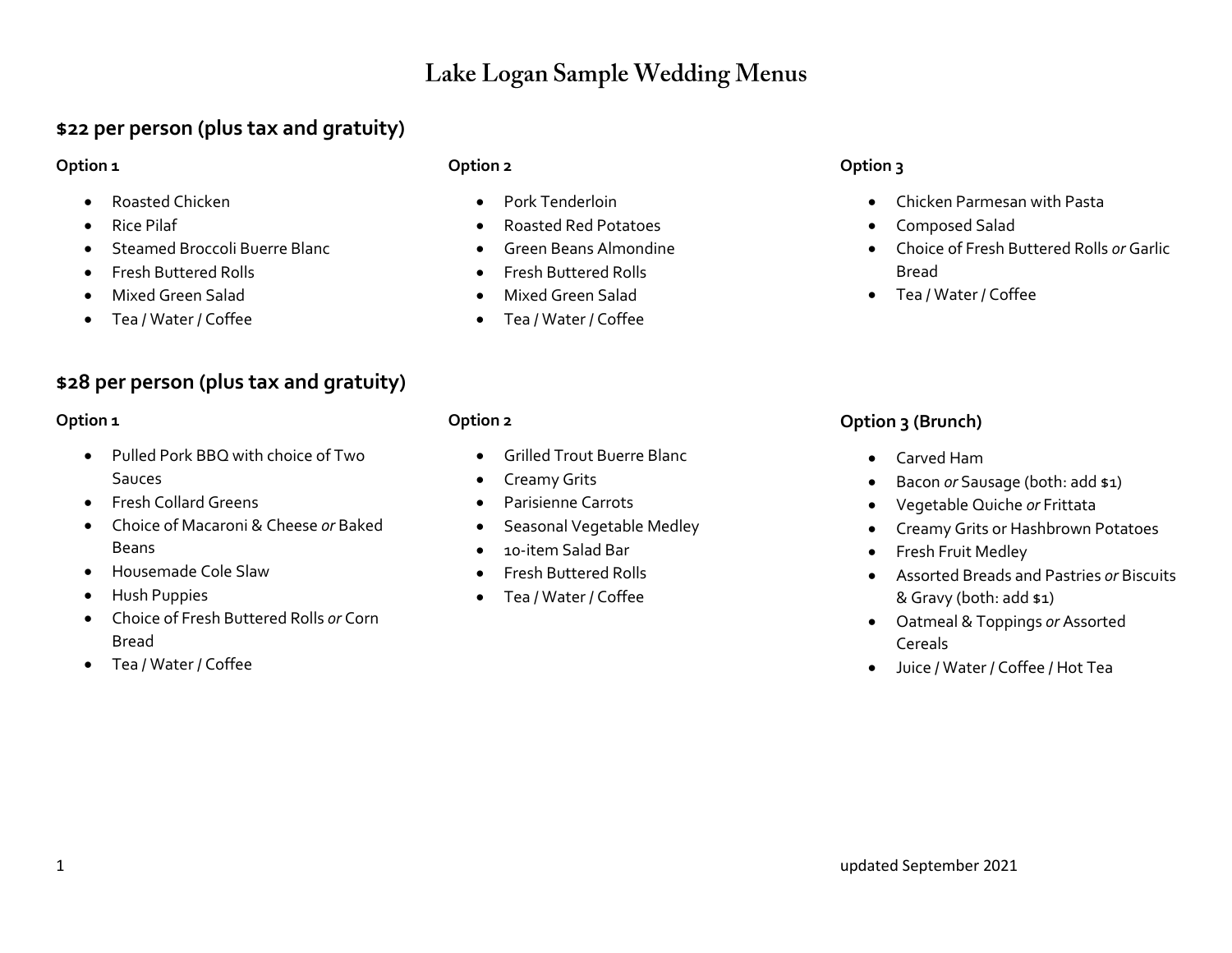## **\$32 per person (plus tax)**

### **Option 1**

- Beef Brisket
- Roasted Brussels Sprouts with Bacon Jam
- Choice of Loaded Mashed Potatoes *or* Macaroni & Cheese
- 10-item Salad Bar
- Fresh Buttered Rolls
- Tea / Water / Coffee

### **Option 2**

- Blackened Salmon with Mango Butter
- Butternut Squash Risotto
- Roasted Asparagus
- 10-item Salad Bar
- Fresh Buttered Rolls
- Tea / Water / Coffee

#### **Additional Information**

- Prices are per person. 10-person minimum unless otherwise noted.
- Plated meals are +\$5 per person.
- Add Tofu for \$2 per person.
- Add Second Meat Option \$6-10 per person.
- Add a dessert to any menu for \$5 per person.
- Substitutions may be made for any of the above and may incur an additional charge. Please discuss options with our dining services director.
- Add 20% for any food served outside Johnson Dining Hall.
- Add 18% for gratuity.
- All menus and numbers must be confirmed no later than two weeks prior to the event or will incur a 10% change fee.
- We reserve the right to change prices based on current market rate. Please talk to us when setting your budget.
- Have another idea? Talk to our dining services director!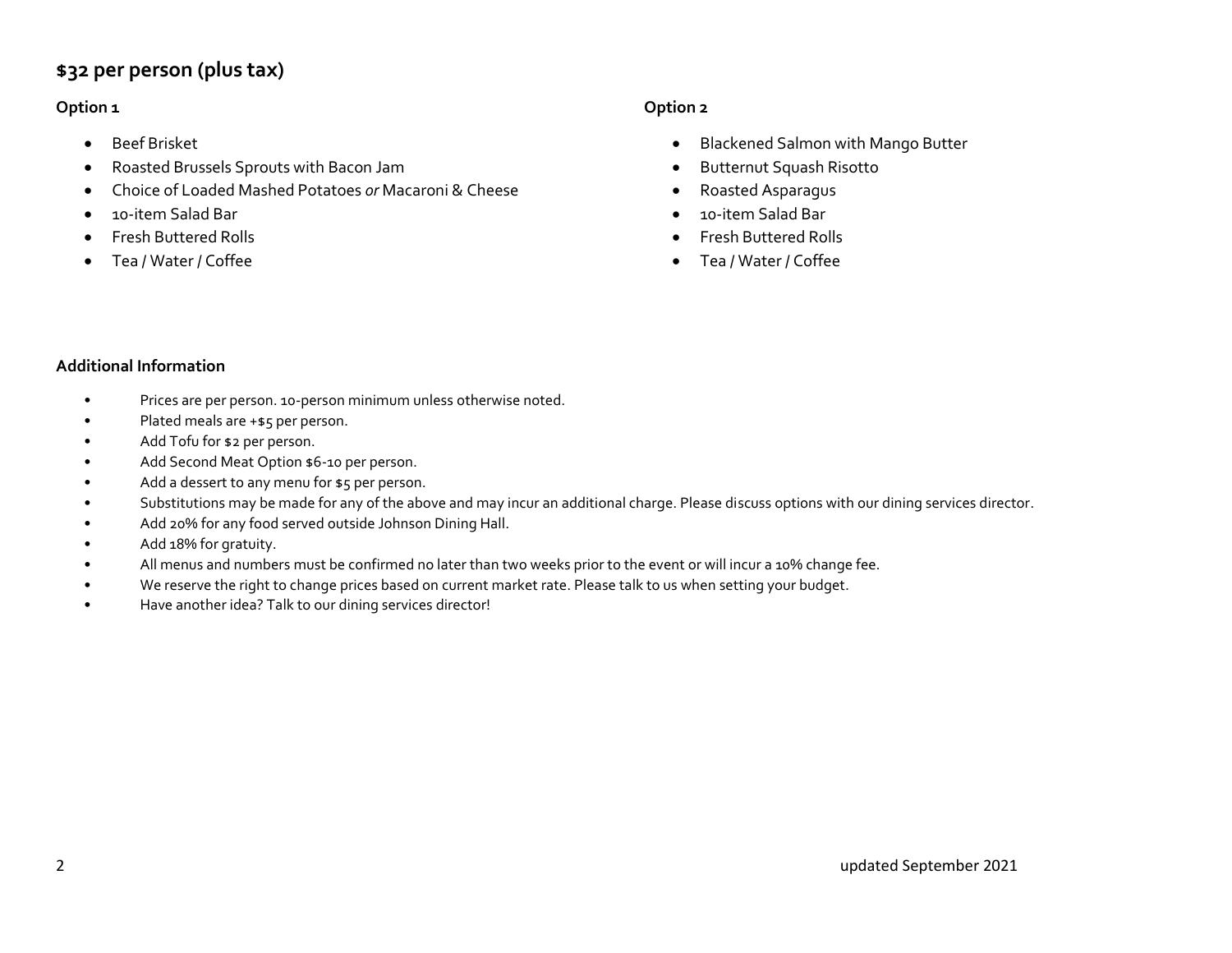# Hors D'oeuvres

### Stuffed Mushrooms

| Spinach                                                                                   | \$3 |
|-------------------------------------------------------------------------------------------|-----|
| Sausage                                                                                   | \$4 |
| Crab                                                                                      | \$5 |
| Fruit Tray<br>(20 person minimum)                                                         | \$3 |
| Hummus & Pita                                                                             | \$3 |
| Vegetable Tray with Ranch                                                                 | \$3 |
| Substitute Hummus                                                                         |     |
| Deviled Eggs                                                                              | \$3 |
| Tortilla Chips with Salsa and Guacamole Dip                                               | \$3 |
| Spinach Artichoke Dip with Pita                                                           | \$4 |
| Sausage/Cheese Balls                                                                      | \$4 |
| Meatballs                                                                                 | \$3 |
| Bruschetta on Crostini                                                                    | \$4 |
| Grilled Cheese / Tomato Soup Shooters                                                     | \$5 |
| Caprese Skewers                                                                           | \$5 |
| Cheese Board with Fruit<br>(20 person minimum)                                            | \$6 |
| Charcuterie Board with Pickles, Olives, and Crackers<br>(20 person minimum)               | \$6 |
| Salad Trio with Assorted Crackers                                                         | \$6 |
| Choice of Chicken Salad, Egg Salad, Tuna Salad, Pimento Cheese, and<br>Smoked Trout Salad |     |

• Each additional Salad \$2

| Buffalo Wings with Blue Cheese or Ranch and Celery                                                                                                                                                                                                                                                                                                                                                                                                                                          | \$6                |
|---------------------------------------------------------------------------------------------------------------------------------------------------------------------------------------------------------------------------------------------------------------------------------------------------------------------------------------------------------------------------------------------------------------------------------------------------------------------------------------------|--------------------|
| <b>BBQ Sliders with Slaw</b>                                                                                                                                                                                                                                                                                                                                                                                                                                                                | \$6                |
| Mashed Potato Bar with 4 Toppings of Choice                                                                                                                                                                                                                                                                                                                                                                                                                                                 | \$4                |
| <b>Each Additional Topping</b><br>Topping Choices: Butter, Shredded Cheddar Cheese,<br>Bacon Crumbles, Sour Cream, Scallions, Steamed Broccoli,<br>Tomatoes, Fresh Jalapenos, Chicken Gravy,<br>Vegetable Gravy<br>*Premium Toppings (*Add 504 per premium topping): Chili, Sautéed<br>Mushrooms, Caramelized Onions, Diced Ham, Diced Turkey, Queso,<br>Grilled Bell Peppers, Pimento Cheese, Feta, Blue Cheese                                                                            | 50¢ or \$1 premium |
| Shrimp & Grits Bar with 4 Toppings of Choice                                                                                                                                                                                                                                                                                                                                                                                                                                                | \$7                |
| <b>Each Additional Topping</b><br>$\bullet$<br>Topping Choices: Butter, Shredded Cheddar Cheese, Bacon Crumbles,<br>Sour Cream, Scallions, Steamed Broccoli, Tomatoes, Fresh Jalapenos,<br>Maple Syrup<br>*Premium Toppings (*Add 504 per premium topping): Sautéed<br>Mushrooms, Caramelized Onions, Diced Ham, Diced Turkey, Queso,<br>Grilled Bell Peppers, Pimento Cheese, Feta, Blue Cheese, Chorizo                                                                                   | 50¢ or \$1 premium |
| Brownie or Cookie Tray (combo available)                                                                                                                                                                                                                                                                                                                                                                                                                                                    | \$2                |
| lce cream sundae bar                                                                                                                                                                                                                                                                                                                                                                                                                                                                        | \$6                |
| Includes 2 flavors ice cream, 2 sauces, 2 toppings, whipped cream<br>$\bullet$<br>Sauce Choices: Chocolate, Caramel, Strawberry<br>Toppings Choices: Sprinkles, Chocolate Chips, Crushed Oreos, Wet<br>Walnuts, Crushed Peanuts, Cereal, M&Ms, Crushed Toffee, Maraschino<br>Cherries, Sliced Bananas, *Berries, *Fresh Sliced Peaches (*in season -<br>out of season may incur additional charge), Gummies, Toasted Coconut<br>Flakes, Peanut Butter Cups, Pretzels<br><b>Waffle Cones</b> | 50¢                |

- Additional Toppings or Sauces 600 million states 500 million states 500 million states 500 million states 500 million states 500 million states 500 million states 500 million states 500 million states 500 million states
- 3 updated September 2021